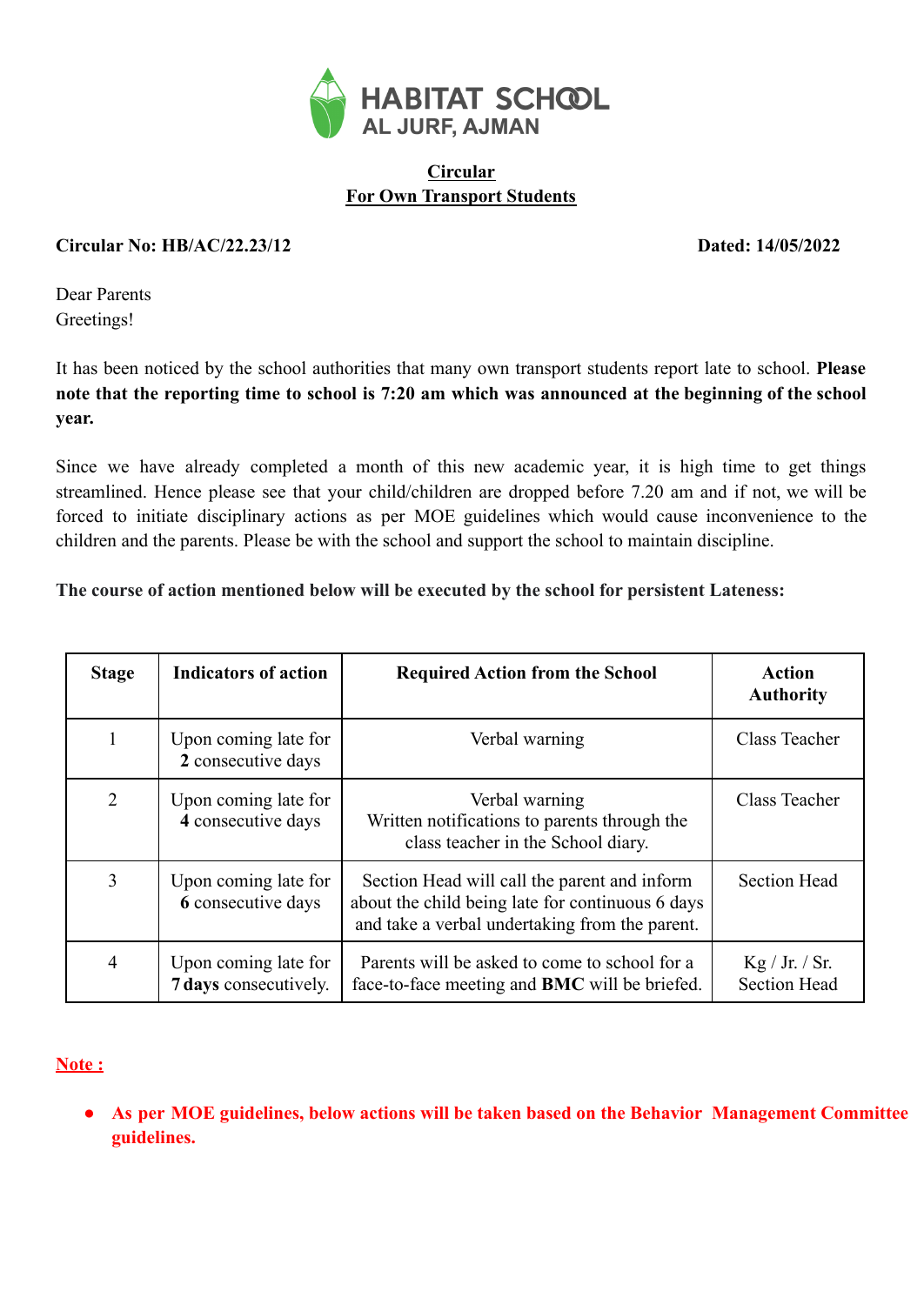| Degree of<br>offense                    | <b>Repetitiveness</b>                                                      | <b>Deducted</b><br><b>Mark</b>                                                        | <b>Action</b>                                                                                                                                                                                                                                                                               | <b>Responsibilities and</b><br>powers                                                                                                                                                                                                                                                                                                                   |
|-----------------------------------------|----------------------------------------------------------------------------|---------------------------------------------------------------------------------------|---------------------------------------------------------------------------------------------------------------------------------------------------------------------------------------------------------------------------------------------------------------------------------------------|---------------------------------------------------------------------------------------------------------------------------------------------------------------------------------------------------------------------------------------------------------------------------------------------------------------------------------------------------------|
| First<br>degree<br>(simple)<br>offense) | Upon<br>committing 8 <sup>th</sup><br>reporting<br>time<br>late to school. | None                                                                                  | Documenting the offense and the<br>action taken, in accordance with<br>Form No.6                                                                                                                                                                                                            | Class Teacher<br><b>Section Head</b>                                                                                                                                                                                                                                                                                                                    |
|                                         | When repeated<br>for the<br>9 <sup>th</sup> time                           | None                                                                                  | Written<br>warning<br>and<br>documenting the offense.<br>Informing the guardian in writing<br>as per the Form No.7                                                                                                                                                                          | <b>Section Head</b>                                                                                                                                                                                                                                                                                                                                     |
|                                         | When repeated<br>for the $10^{th}$ time                                    | $\overline{2}$                                                                        | As per the Form No.8<br>Referring the student to the<br>academic advisor /social worker.<br>Signing an undertaking not to<br>repeat the offense again by the<br>student's guardian and informing<br>them of the marks deducted, as<br>per the Form No. 9,10<br>&20                          | Academic<br>advisor/social<br>worker<br>shall be responsible for<br>summoning<br>the<br>student's guardian.<br>The<br>head<br>of<br>the<br>student's affairs unit or<br>Vice<br>Principal<br>for<br>student's affairs<br>shall<br>that<br>the<br>ensure<br>undertaking referred to<br>herein is signed by the<br>student's guardian and<br>the student. |
|                                         | When repeated<br>for the 11 <sup>th</sup> time                             | $\overline{4}$                                                                        | Summoning the guardian on the<br>day next to the offense date.<br>Issuing a written warning for the<br>student and his /her guardian in<br>case nl response is made, as per<br>the Form No.9                                                                                                | Academic<br>advisor<br>/social worker shall be<br>responsible<br>for  <br>the<br>summoning<br>student's guardian.<br>The<br>head<br>the<br>of<br>student's affairs unit or<br>Vice<br>Principal<br>for<br>students's affairs issues<br>the affairs shall issue<br>the warning.                                                                          |
|                                         | When<br>repeated<br>than<br>-11<br>more<br>times                           | To<br>be  <br>calculated in<br>accordance<br>with<br>the<br>committees<br>discretion. | Behavior management committee<br>shall meet on the day next to the<br>offense date.<br>The academic advisor /social<br>worker shall open a file for<br>studying an individual case, as<br>per Form No.11.<br>Implement a set of strategies<br>aiming at reducing this negative<br>behavior. | Behavior management<br>committee shall meet<br>upon the instructions of<br>the<br>committee<br>administrator.<br>The<br>committee<br>decisions<br>shall<br>be<br>implemented on the day<br>next to the offense date.<br>The committee's terms                                                                                                           |